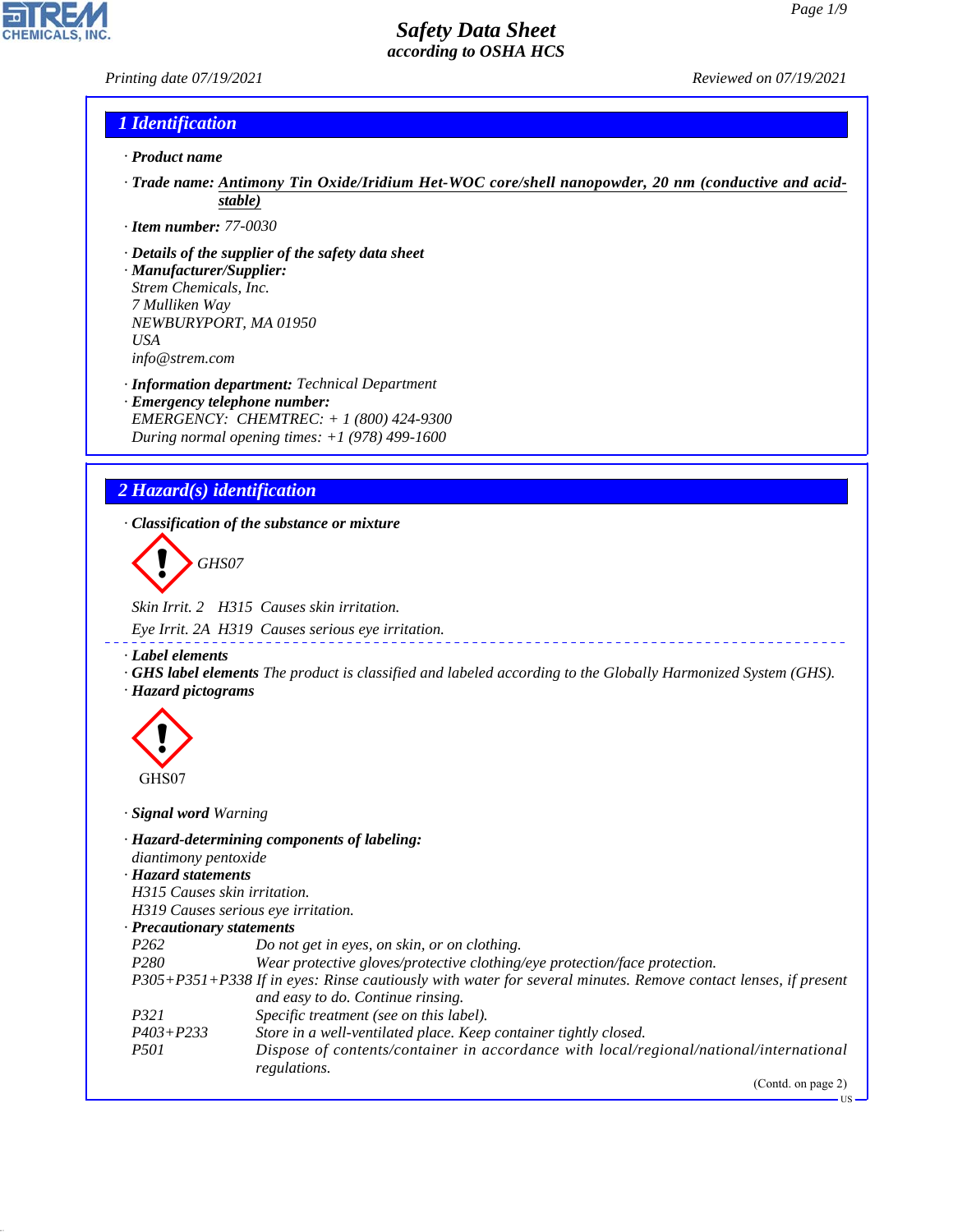*Printing date 07/19/2021 Reviewed on 07/19/2021*



| · Description: Mixture of the substances listed below with nonhazardous additions. |  |
|------------------------------------------------------------------------------------|--|
|------------------------------------------------------------------------------------|--|

|  | · Dangerous components: |
|--|-------------------------|
|  |                         |

| 18282-10-5                 | ı dıoxıde                                 | 0%                        |
|----------------------------|-------------------------------------------|---------------------------|
| $-1$                       | $1$ tin                                   | 89.0                      |
| $\sim$<br>$1.314 - 60 - 9$ | $\mathbf{r}$<br>pentoxide<br>  diantimony | 9%<br>$\cdot \cdot \cdot$ |

### *4 First-aid measures*

- *· Description of first aid measures*
- *· General information: Immediately remove any clothing soiled by the product.*
- *· After inhalation: In case of unconsciousness place patient stably in side position for transportation.*
- *· After skin contact: Immediately wash with water and soap and rinse thoroughly.*
- *· After eye contact:*
- *Rinse opened eye for several minutes under running water. If symptoms persist, consult a doctor.*
- *· After swallowing: If symptoms persist consult doctor.*
- *· Information for doctor:*
- *· Most important symptoms and effects, both acute and delayed No further relevant information available.*
- *· Indication of any immediate medical attention and special treatment needed No further relevant information available.*

# *5 Fire-fighting measures*

- *· Extinguishing media*
- *· Suitable extinguishing agents: Use fire fighting measures that suit the environment.*
- *· Special hazards arising from the substance or mixture No further relevant information available.*
- *· Advice for firefighters*

44.1.1

*· Protective equipment: No special measures required.*

(Contd. on page 3)

US

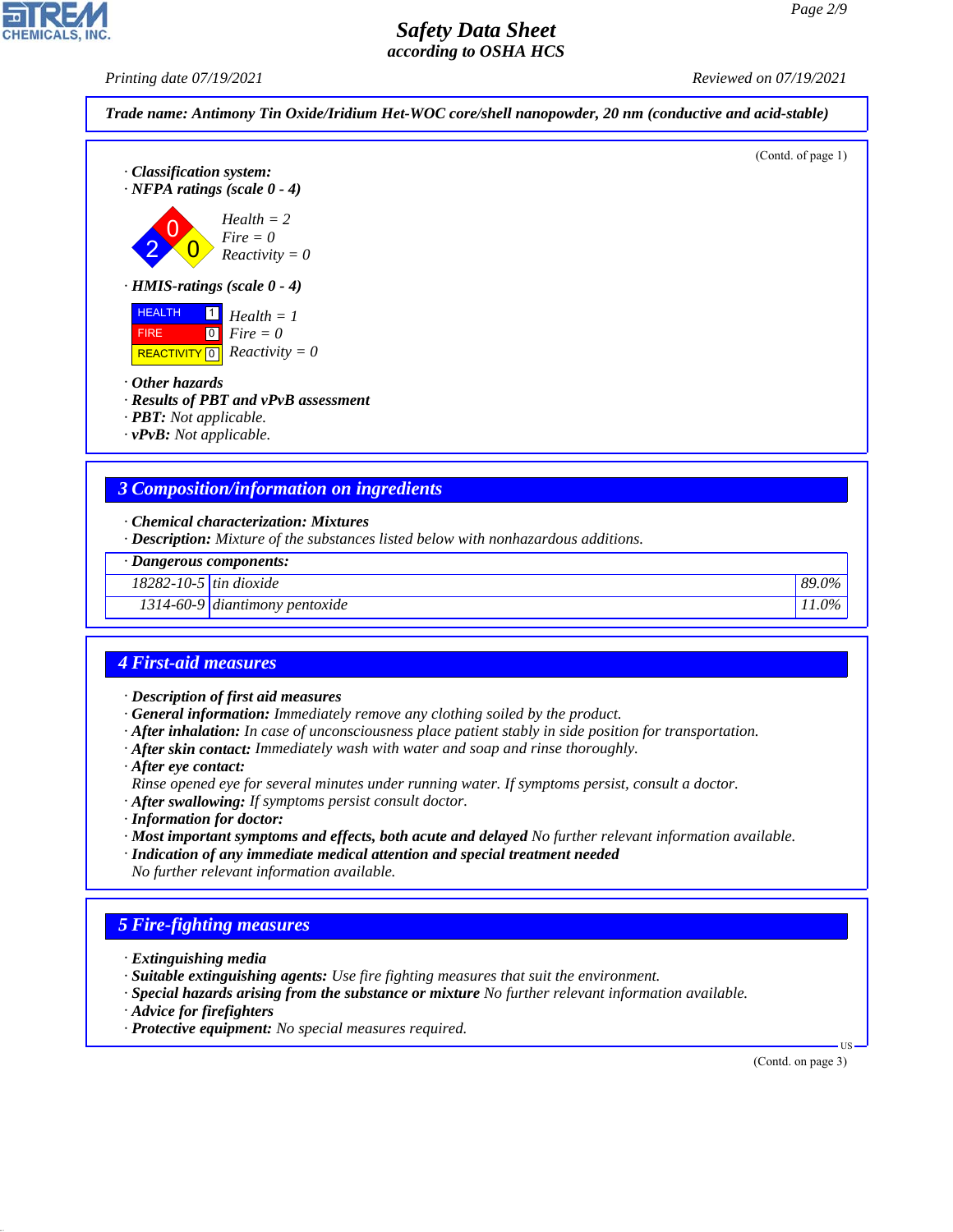*Printing date 07/19/2021 Reviewed on 07/19/2021*

**CHEMICALS, INC** 

*Trade name: Antimony Tin Oxide/Iridium Het-WOC core/shell nanopowder, 20 nm (conductive and acid-stable)*

(Contd. of page 2)

| <b>6 Accidental release measures</b>                                                                                                                                                                                                                                                                                                                                                                                                                                                                                                                         |                    |
|--------------------------------------------------------------------------------------------------------------------------------------------------------------------------------------------------------------------------------------------------------------------------------------------------------------------------------------------------------------------------------------------------------------------------------------------------------------------------------------------------------------------------------------------------------------|--------------------|
| $\cdot$ Personal precautions, protective equipment and emergency procedures Not required.<br>· Environmental precautions: Do not allow to enter sewers/ surface or ground water.<br>· Methods and material for containment and cleaning up:<br>Dispose contaminated material as waste according to item 13.<br>· Reference to other sections<br>See Section 7 for information on safe handling.<br>See Section 8 for information on personal protection equipment.<br>See Section 13 for disposal information.<br>· Protective Action Criteria for Chemicals |                    |
| $\cdot$ PAC-1:                                                                                                                                                                                                                                                                                                                                                                                                                                                                                                                                               |                    |
| 18282-10-5 $\frac{1}{10}$ tin dioxide                                                                                                                                                                                                                                                                                                                                                                                                                                                                                                                        | $7.6 \text{ mg/m}$ |
| $\cdot$ PAC-2:                                                                                                                                                                                                                                                                                                                                                                                                                                                                                                                                               |                    |
| $\overline{18282-10-5}$ tin dioxide                                                                                                                                                                                                                                                                                                                                                                                                                                                                                                                          | $85 \, mg/m3$      |
| $\cdot$ PAC-3:                                                                                                                                                                                                                                                                                                                                                                                                                                                                                                                                               |                    |
| 18282-10-5 $\frac{1}{10}$ tin dioxide                                                                                                                                                                                                                                                                                                                                                                                                                                                                                                                        | 510 mg/m3          |

## *7 Handling and storage*

*· Handling:*

- *· Precautions for safe handling No special precautions are necessary if used correctly.*
- *· Information about protection against explosions and fires: No special measures required.*
- *· Conditions for safe storage, including any incompatibilities*
- *· Storage:*
- *· Requirements to be met by storerooms and receptacles: No special requirements.*
- *· Information about storage in one common storage facility: Not required.*
- *· Further information about storage conditions: Keep receptacle tightly sealed.*
- *· Specific end use(s) No further relevant information available.*

### *8 Exposure controls/personal protection*

*· Additional information about design of technical systems: No further data; see item 7.*

*· Control parameters*

44.1.1

| $\cdot$ Components with limit values that require monitoring at the workplace: |
|--------------------------------------------------------------------------------|
| 18282-10-5 tin dioxide                                                         |
| REL Long-term value: $2 mg/m3$<br>as Sn                                        |
| TLV Long-term value: $2 mg/m3$<br>as Sn                                        |
| 1314-60-9 diantimony pentoxide                                                 |
| PEL Long-term value: $0.5$ mg/m <sup>3</sup><br>as Sb                          |
| REL Long-term value: $0.5 \text{ mg/m}^3$<br>as Sb                             |
| TLV Long-term value: $0.5 \text{ mg/m}^3$<br>as Sb                             |
| (Contd. on page 4)                                                             |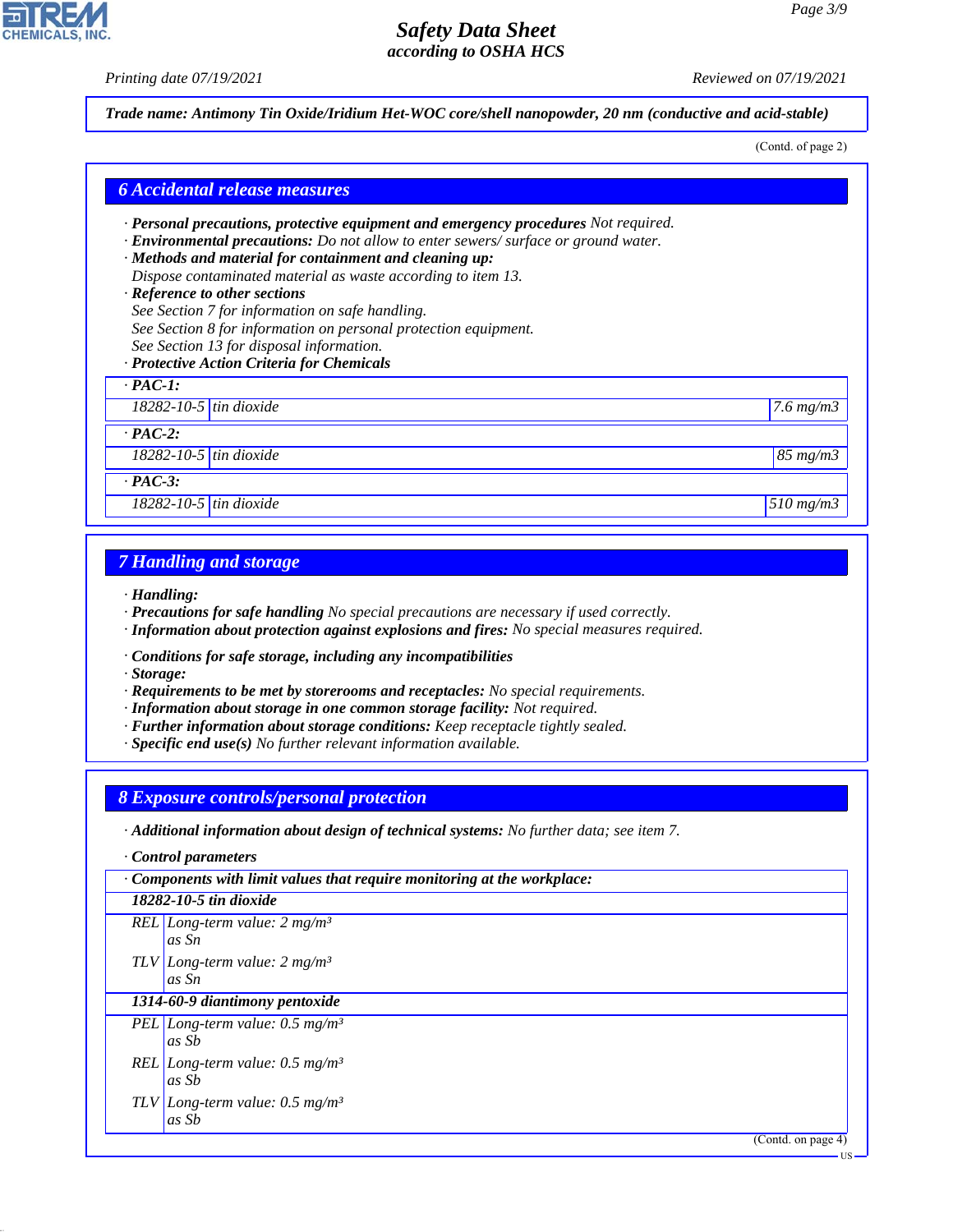44.1.1

*Printing date 07/19/2021 Reviewed on 07/19/2021*



*· Flammability (solid, gaseous): Not determined.*

(Contd. on page 5)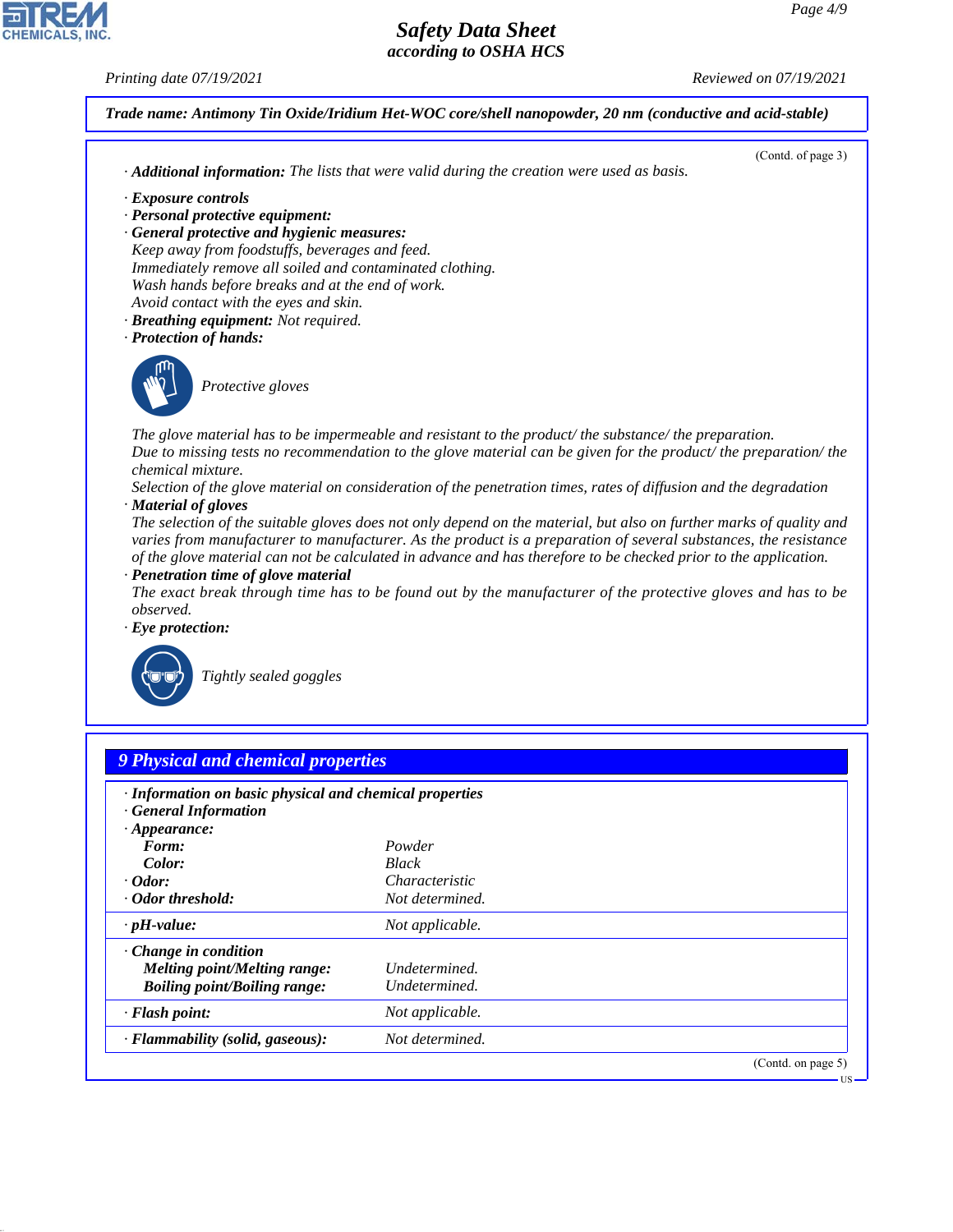# **CHEMICALS, INC**

# *Safety Data Sheet according to OSHA HCS*

*Printing date 07/19/2021 Reviewed on 07/19/2021*

# *Trade name: Antimony Tin Oxide/Iridium Het-WOC core/shell nanopowder, 20 nm (conductive and acid-stable)*

|                                                             | (Contd. of page 4)                            |  |
|-------------------------------------------------------------|-----------------------------------------------|--|
| · Ignition temperature:                                     |                                               |  |
| Decomposition temperature:                                  | Not determined.                               |  |
| $\cdot$ Auto igniting:                                      | Product is not selfigniting.                  |  |
| · Danger of explosion:                                      | Product does not present an explosion hazard. |  |
| · Explosion limits:                                         |                                               |  |
| Lower:                                                      | Not determined.                               |  |
| Upper:                                                      | Not determined.                               |  |
| · Vapor pressure:                                           | Not applicable.                               |  |
| $\cdot$ Density at 20 $\textdegree$ C (68 $\textdegree$ F): | 7 g/cm <sup>3</sup> (58.415 lbs/gal)          |  |
| $\cdot$ Relative density                                    | Not determined.                               |  |
| · Vapor density                                             | Not applicable.                               |  |
| $\cdot$ Evaporation rate                                    | Not applicable.                               |  |
| · Solubility in / Miscibility with                          |                                               |  |
| Water:                                                      | <i>Insoluble.</i>                             |  |
| · Partition coefficient (n-octanol/water): Not determined.  |                                               |  |
| · Viscosity:                                                |                                               |  |
| Dynamic:                                                    | Not applicable.                               |  |
| Kinematic:                                                  | Not applicable.                               |  |
| · Solvent content:                                          |                                               |  |
| Organic solvents:                                           | $0.0\%$                                       |  |
| <b>VOC</b> content:                                         | 0.0 g/l / 0.00 lb/gl                          |  |
| $\cdot$ Other information                                   | No further relevant information available.    |  |

# *10 Stability and reactivity*

*· Reactivity No further relevant information available.*

*· Chemical stability*

- *· Thermal decomposition / conditions to be avoided: No decomposition if used according to specifications.*
- *· Possibility of hazardous reactions No dangerous reactions known.*
- *· Conditions to avoid No further relevant information available.*
- *· Incompatible materials: No further relevant information available.*
- *· Hazardous decomposition products: No dangerous decomposition products known.*

# *11 Toxicological information*

# *· Information on toxicological effects*

*· Acute toxicity:*

44.1.1

- *· Primary irritant effect:*
- *· on the skin: Irritant to skin and mucous membranes.*
- *· on the eye: Irritating effect.*
- *· Sensitization: No sensitizing effects known.*
- *· Additional toxicological information:*
- *The product shows the following dangers according to internally approved calculation methods for preparations: Irritant*

(Contd. on page 6)

US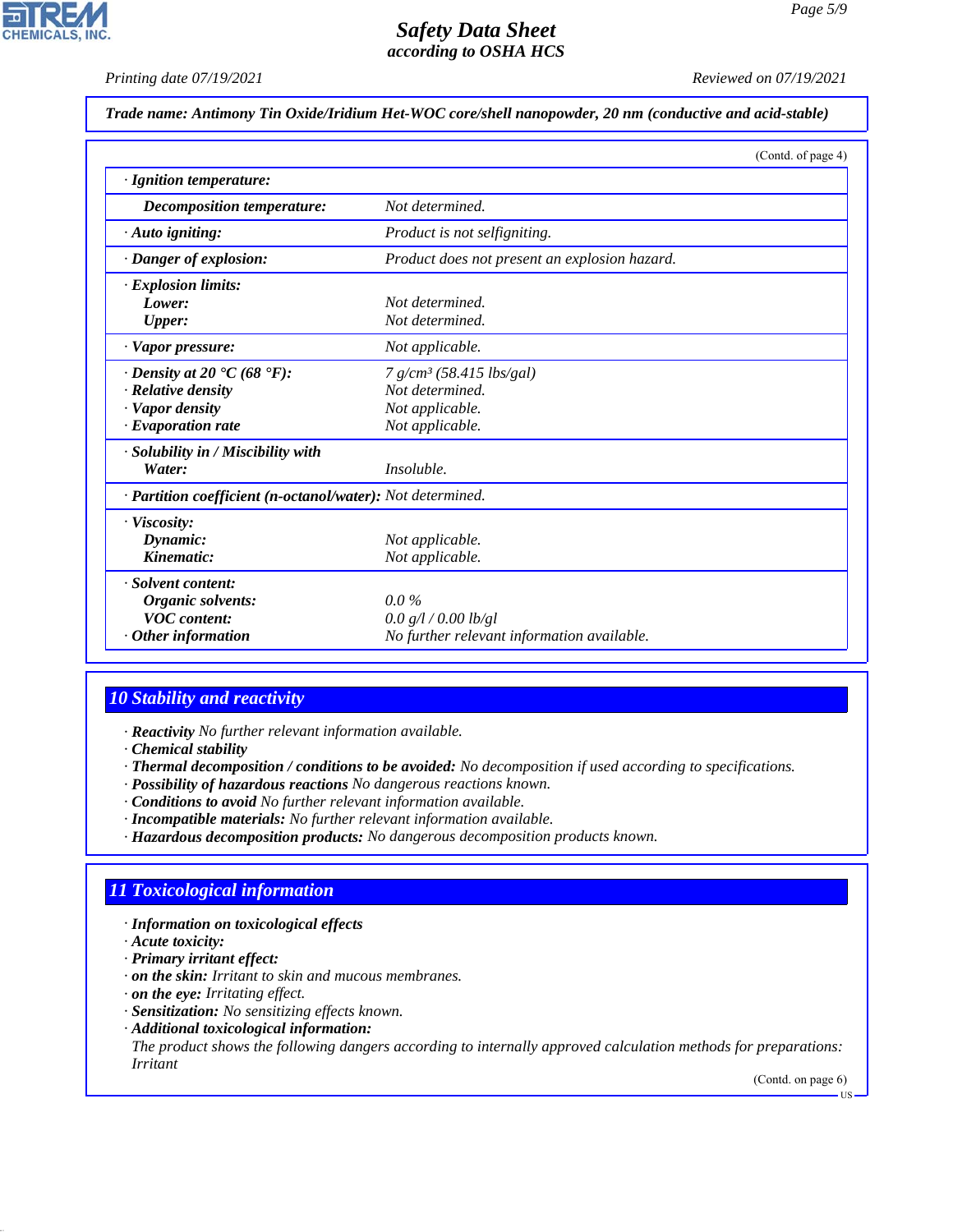# *Printing date 07/19/2021 Reviewed on 07/19/2021*

**CHEMICALS, INC** 

*Trade name: Antimony Tin Oxide/Iridium Het-WOC core/shell nanopowder, 20 nm (conductive and acid-stable)*

(Contd. of page 5)

#### *· Carcinogenic categories*

*· IARC (International Agency for Research on Cancer)*

*None of the ingredients is listed.*

*· NTP (National Toxicology Program) None of the ingredients is listed.*

*· OSHA-Ca (Occupational Safety & Health Administration)*

*None of the ingredients is listed.*

## *12 Ecological information*

#### *· Toxicity*

- *· Aquatic toxicity: No further relevant information available.*
- *· Persistence and degradability No further relevant information available.*
- *· Behavior in environmental systems:*
- *· Bioaccumulative potential No further relevant information available.*
- *· Mobility in soil No further relevant information available.*
- *· Additional ecological information:*

*· General notes:*

*Water hazard class 1 (Self-assessment): slightly hazardous for water*

*Do not allow undiluted product or large quantities of it to reach ground water, water course or sewage system.*

- *· Results of PBT and vPvB assessment*
- *· PBT: Not applicable.*
- *· vPvB: Not applicable.*
- *· Other adverse effects No further relevant information available.*

## *13 Disposal considerations*

*· Waste treatment methods*

*· Recommendation:*

44.1.1

*Must not be disposed of together with household garbage. Do not allow product to reach sewage system.*

- *· Uncleaned packagings:*
- *· Recommendation: Disposal must be made according to official regulations.*

| <b>14 Transport information</b>                                      |                                                                                             |
|----------------------------------------------------------------------|---------------------------------------------------------------------------------------------|
| · UN-Number<br>· DOT, IMDG, IATA                                     | <i>UN1549</i>                                                                               |
| $\cdot$ UN proper shipping name<br>$\cdot$ DOT<br>$\cdot$ IMDG, IATA | Antimony compounds, inorganic, solid, n.o.s.<br>ANTIMONY COMPOUND, INORGANIC, SOLID, N.O.S. |
|                                                                      | (Contd. on page 7)                                                                          |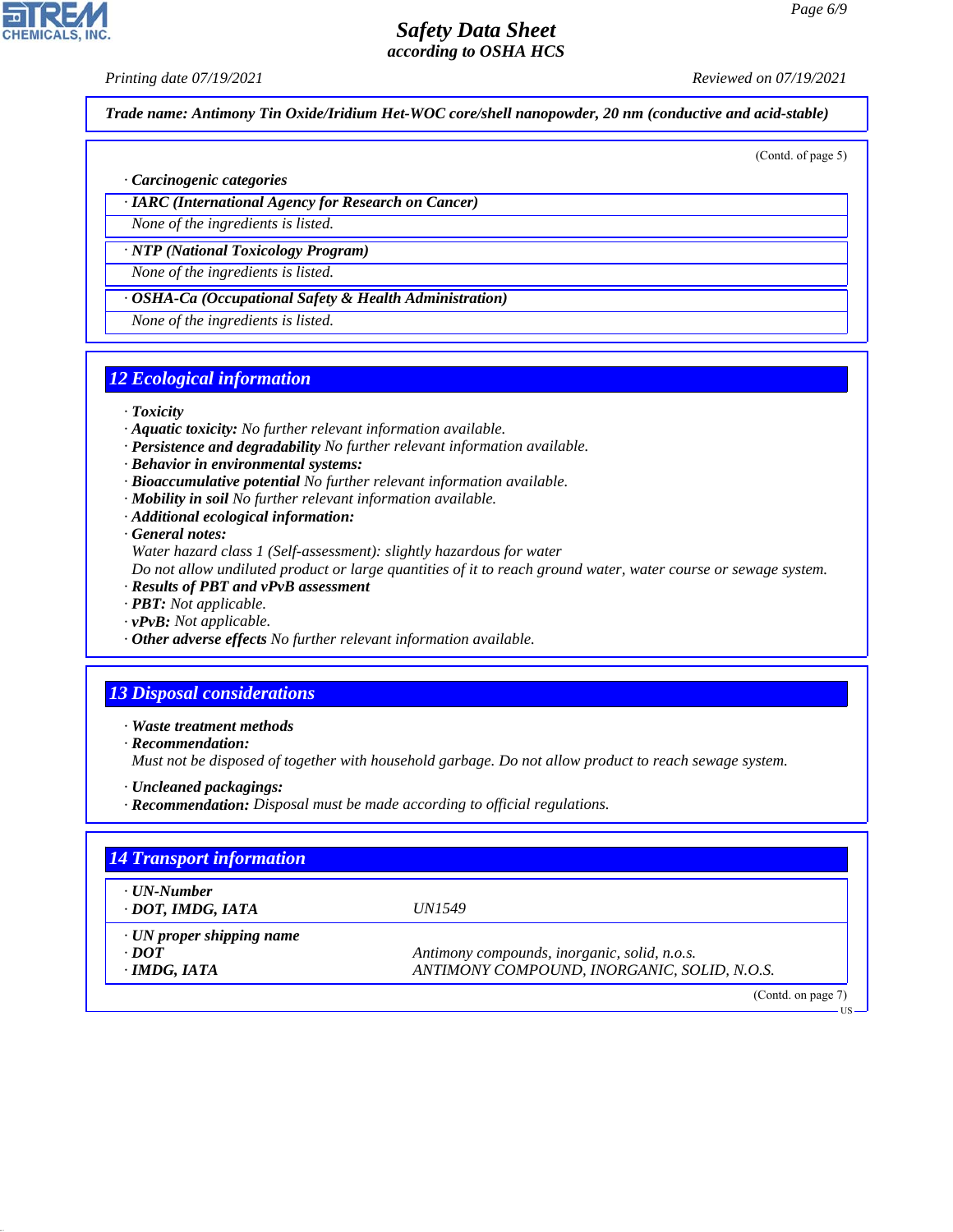CHEMICALS, INC.

*Printing date 07/19/2021 Reviewed on 07/19/2021*

|                                                                                   | (Contd. of page 6)                                                |
|-----------------------------------------------------------------------------------|-------------------------------------------------------------------|
| · Transport hazard class(es)                                                      |                                                                   |
| $\cdot$ DOT                                                                       |                                                                   |
| SEEP<br>TOXIC                                                                     |                                                                   |
| · Class                                                                           | 6.1 Toxic substances                                              |
| $\cdot$ <i>Label</i>                                                              | 6.1                                                               |
| · IMDG, IATA                                                                      |                                                                   |
| ں ک                                                                               |                                                                   |
| · Class                                                                           | 6.1 Toxic substances                                              |
| $-Label$                                                                          | 6.1                                                               |
| · Packing group<br>· DOT, IMDG, IATA                                              | III                                                               |
| · Environmental hazards:                                                          | Not applicable.                                                   |
| · Special precautions for user                                                    | Warning: Toxic substances                                         |
| · EMS Number:                                                                     | $F-A.S-A$                                                         |
| · Stowage Category                                                                | A                                                                 |
| Transport in bulk according to Annex II of<br><b>MARPOL73/78 and the IBC Code</b> | Not applicable.                                                   |
| · Transport/Additional information:                                               |                                                                   |
| $\cdot$ DOT                                                                       |                                                                   |
| · Quantity limitations                                                            | On passenger aircraft/rail: 100 kg                                |
|                                                                                   | On cargo aircraft only: 200 kg                                    |
| $\cdot$ IMDG                                                                      |                                                                   |
| $\cdot$ Limited quantities (LQ)                                                   | $5 \ kg$                                                          |
| $\cdot$ Excepted quantities (EQ)                                                  | Code: E1                                                          |
|                                                                                   | Maximum net quantity per inner packaging: 30 g                    |
|                                                                                   | Maximum net quantity per outer packaging: 1000 g                  |
| · UN "Model Regulation":                                                          | UN 1549 ANTIMONY COMPOUNDS, INORGANIC, SOLID,<br>N.O.S., 6.1, III |

# *15 Regulatory information*

*· Safety, health and environmental regulations/legislation specific for the substance or mixture · Sara*

*· Section 355 (extremely hazardous substances):*

*None of the ingredients is listed.*

44.1.1

*· Section 313 (Specific toxic chemical listings):*

*1314-60-9 diantimony pentoxide*

(Contd. on page 8)

US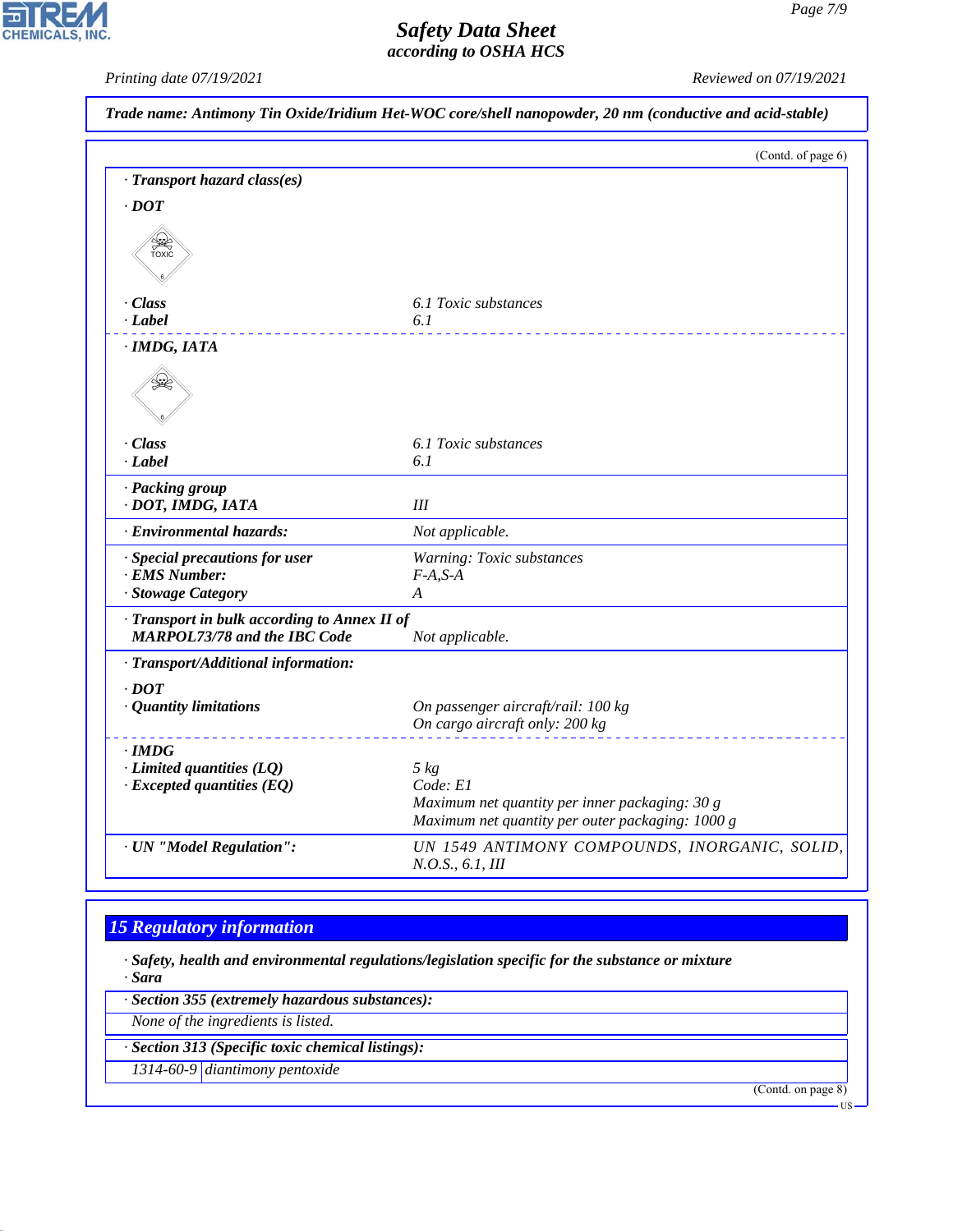*Printing date 07/19/2021 Reviewed on 07/19/2021*

**CHEMICALS, INC** 

*Trade name: Antimony Tin Oxide/Iridium Het-WOC core/shell nanopowder, 20 nm (conductive and acid-stable)*

|                                        | (Contd. of page 7) |
|----------------------------------------|--------------------|
| · TSCA (Toxic Substances Control Act): |                    |
| All ingredients are listed.            |                    |
| Proposition 65                         |                    |

*· Chemicals known to cause cancer:*

*None of the ingredients is listed.*

*· Chemicals known to cause reproductive toxicity for females:*

*None of the ingredients is listed.*

*· Chemicals known to cause reproductive toxicity for males:*

*None of the ingredients is listed.*

*· Chemicals known to cause developmental toxicity:*

*None of the ingredients is listed.*

*· Carcinogenic categories*

*· EPA (Environmental Protection Agency)*

*None of the ingredients is listed.*

*· TLV (Threshold Limit Value established by ACGIH)*

*None of the ingredients is listed.*

*· NIOSH-Ca (National Institute for Occupational Safety and Health)*

*None of the ingredients is listed.*

*· GHS label elements The product is classified and labeled according to the Globally Harmonized System (GHS). · Hazard pictograms*



*· Signal word Warning*

| diantimony pentoxide                | · Hazard-determining components of labeling:                                                                                                       |
|-------------------------------------|----------------------------------------------------------------------------------------------------------------------------------------------------|
| · Hazard statements                 |                                                                                                                                                    |
| H315 Causes skin irritation.        |                                                                                                                                                    |
| H319 Causes serious eye irritation. |                                                                                                                                                    |
| $\cdot$ Precautionary statements    |                                                                                                                                                    |
| P <sub>262</sub>                    | Do not get in eyes, on skin, or on clothing.                                                                                                       |
| P <sub>280</sub>                    | Wear protective gloves/protective clothing/eye protection/face protection.                                                                         |
|                                     | P305+P351+P338 If in eyes: Rinse cautiously with water for several minutes. Remove contact lenses, if present<br>and easy to do. Continue rinsing. |
| P321                                | Specific treatment (see on this label).                                                                                                            |
| $P403 + P233$                       | Store in a well-ventilated place. Keep container tightly closed.                                                                                   |
| <i>P501</i>                         | Dispose of contents/container in accordance with local/regional/national/international<br>regulations.                                             |

*· National regulations:*

44.1.1

*· Water hazard class: Water hazard class 1 (Self-assessment): slightly hazardous for water.*

*· Chemical safety assessment: A Chemical Safety Assessment has not been carried out.*

(Contd. on page 9)

US